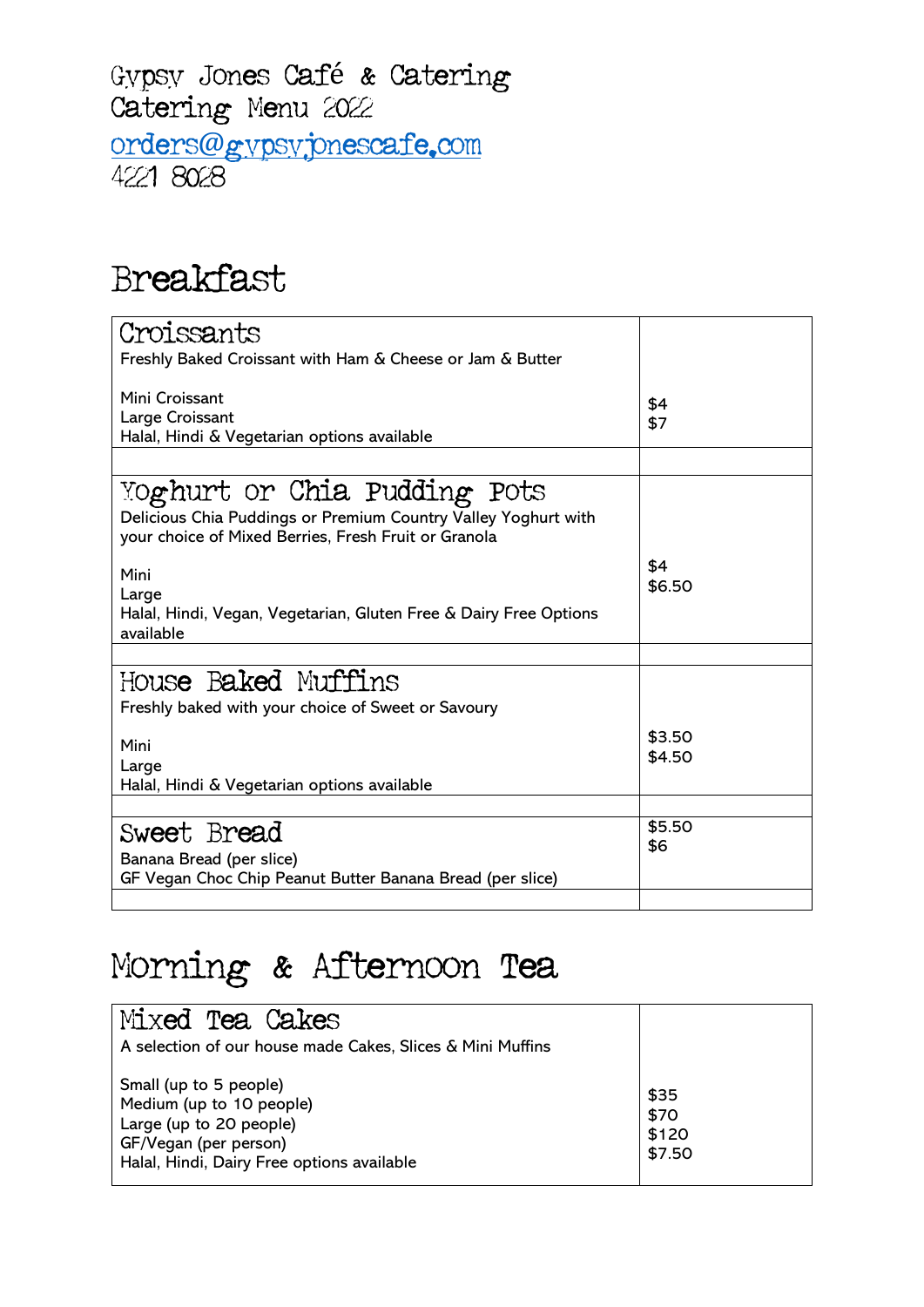| Mixed Biscuits                                                    |        |
|-------------------------------------------------------------------|--------|
| A selection of our house made Biscuits                            |        |
|                                                                   |        |
| Small (40 Biscuits)                                               | \$40   |
| Medium (70 Biscuits)                                              | \$70   |
| Large (100 Biscuits)                                              | \$100  |
| GF/Vegan Biscuits (per person)                                    | \$4    |
|                                                                   |        |
| Mixed Cake & Biscuits                                             |        |
| A combination or our house made Cakes, Slices and Biscuits        |        |
|                                                                   |        |
| Small (up to 5 people)                                            | \$35   |
| Medium (up to 15 people)                                          | \$95   |
| Large (up to 25 people)                                           | \$135  |
| GF/Vegan (per person)                                             | \$6.50 |
|                                                                   |        |
| Danish Pastries (minimum order of 5)                              |        |
| <b>Fresh assorted Danish Pastries</b>                             |        |
|                                                                   |        |
| Mini                                                              | \$4    |
| Large                                                             | \$6    |
|                                                                   |        |
| Lemonade or Buttermilk Scones                                     | \$6.50 |
|                                                                   |        |
| (minimum order of 10)                                             |        |
| Fresh Baked house made Scones with House made Jam & Fresh         |        |
| <b>Whipped Cream</b>                                              |        |
|                                                                   |        |
|                                                                   |        |
|                                                                   |        |
| Gluten Free/Vegan Bliss Balls                                     | \$5    |
| Housemade Bliss Balls packed with Fruit, Nuts, Almond Meal & Dark |        |
| Chocolate                                                         |        |
|                                                                   |        |
|                                                                   |        |
|                                                                   |        |
|                                                                   | \$5    |
| Portuguese Custard Tarts                                          |        |
| <b>Traditional Portuguese Custard Tarts</b>                       |        |
|                                                                   |        |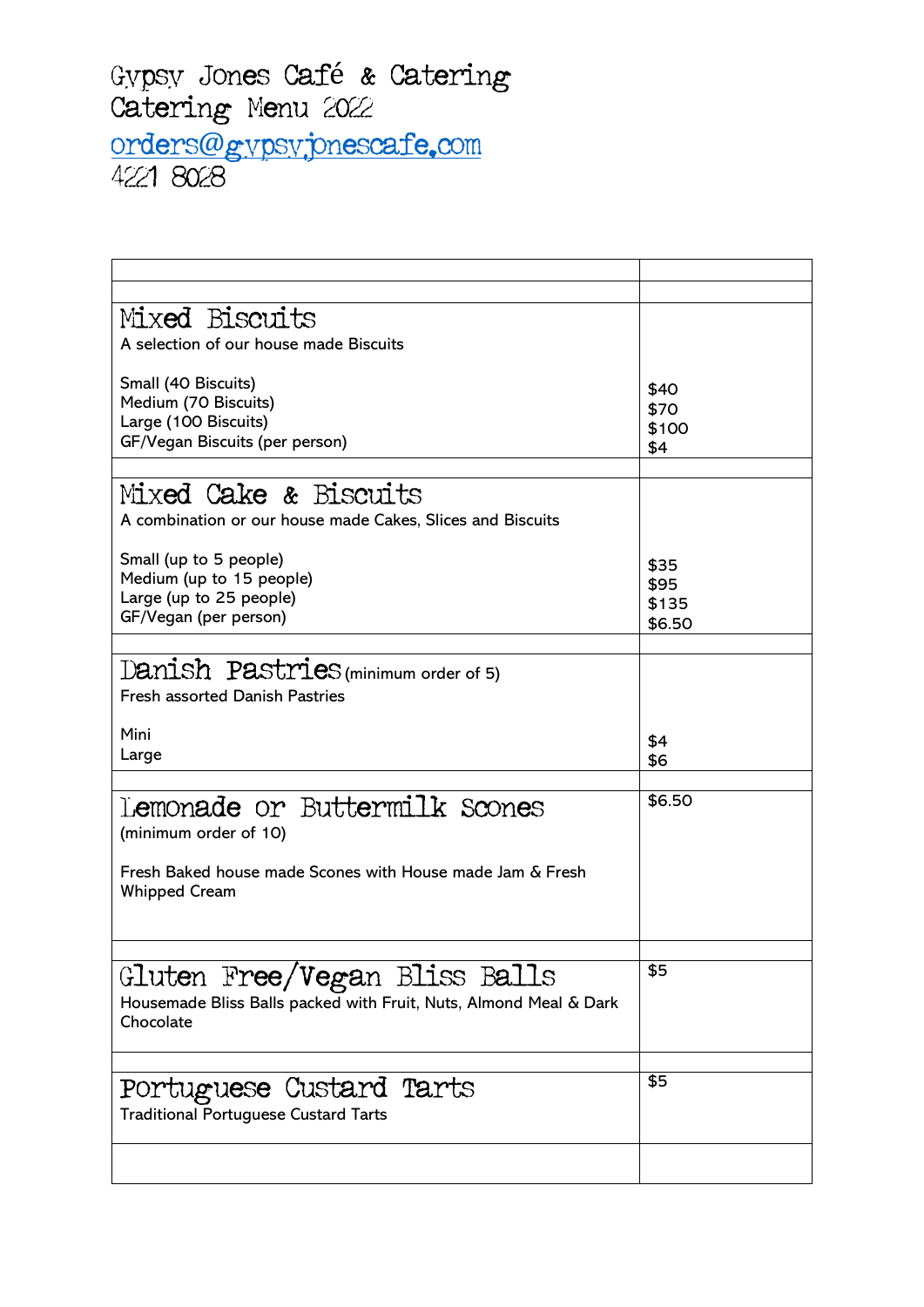| Fresh Seasonal Fruit                                             |       |
|------------------------------------------------------------------|-------|
| A delicious mix of Fresh Seasonal Fruit                          |       |
|                                                                  |       |
| Single Serve Cup                                                 | \$8   |
| Small (up to 5 people)                                           | \$45  |
| Medium (up to 10 people)<br>Large (up to 20 People)              | \$85  |
|                                                                  | \$150 |
| Fresh Seasonal Fruit & Cheese                                    |       |
| Selection                                                        |       |
| A selection of decadent Cheeses paired with Fresh Seasonal Fruit |       |
|                                                                  | \$9   |
| Single Serve Cup                                                 | \$50  |
| Small (up to 5 people)<br>Medium (up to 10 people)               | \$95  |
| Large (up to 20 people)                                          | \$160 |
| Gluten Free available                                            |       |
|                                                                  |       |
| local & Imported Cheese Selection                                |       |
| A decadent selection of Cheeses with Dried Fruits, mixed nuts &  |       |
| Crackers                                                         |       |
|                                                                  |       |
| Single Serve Cup                                                 | \$9   |
| Small (up to 5 people)                                           | \$50  |
| Medium (up to 10 people)                                         | \$95  |
| Large (up to 20 people)                                          | \$160 |
| Gluten Free Available                                            |       |
|                                                                  |       |
| Charcuterie                                                      |       |
| A selection of Cured Meats, Local and Imported Cheeses, Fresh    |       |
| Seasonal Fruit, Crudites, Dips, Pickles, Olives & Crackers       |       |
| Single Serve Cup                                                 | \$9   |
| Small (up to 5 people)                                           | \$60  |
| Medium (up to 10 people)                                         | \$95  |
| Large (up to 20 people)                                          | \$160 |
| <b>Gluten Free Available</b>                                     |       |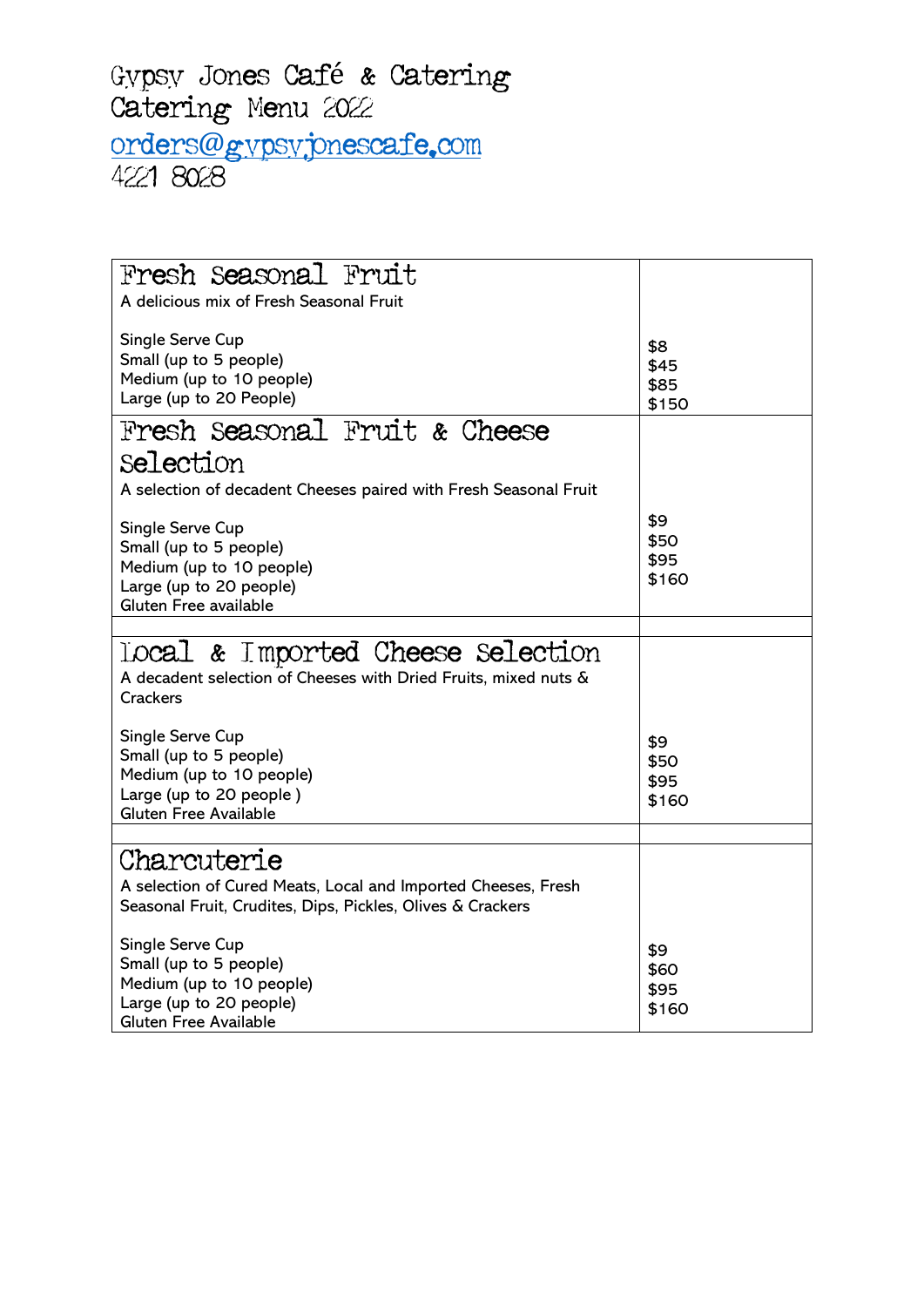Gypsy Jones Café & Catering<br>Catering Menu 2022 orders[@](mailto:orders@gypsyjonescafe.com)gypsyjonescafe.com

#### Lunch & Later

| Sandwiches                                                                                                                                                                                |               |
|-------------------------------------------------------------------------------------------------------------------------------------------------------------------------------------------|---------------|
| Freshly made sandwiches with a variety of standard or gourmet<br>fillings on White or Wholemeal Bread                                                                                     |               |
| Standard<br>Gourmet                                                                                                                                                                       | \$6           |
|                                                                                                                                                                                           | \$8           |
| Wraps                                                                                                                                                                                     |               |
| A selection of gourmet fillings in Lavosh Wraps                                                                                                                                           |               |
| Full 10" Wrap<br>Full Gluten Free Wrap                                                                                                                                                    | \$9<br>\$9.50 |
| Combination Lunch Pack<br>(minimum 5 people)<br>A combination of Filled Brioche Slider Sized Rolls, Wraps & Rice<br>Paper Rolls                                                           | \$9pp         |
|                                                                                                                                                                                           | \$100         |
| Picnic Hamper Lunch (serves 5-8 Adults)<br>A combination of Filled Brioche Slider Sized Rolls, Wraps, Rice Paper<br>Rolls, Fresh Seasonal Fruit, Mini Muffins and Bite Sized Sweet Treats |               |
|                                                                                                                                                                                           |               |
| NOUTISh BOWIS - Single Serve                                                                                                                                                              | \$14          |
| A delicious healthy Salad Bowl with your choice of protein.                                                                                                                               |               |
| Choose from<br>Chicken, Smoked Salmon, Tempeh, Falafel                                                                                                                                    |               |
|                                                                                                                                                                                           |               |
| Fresh SaladS (serves 5-10)                                                                                                                                                                |               |
| Standard<br>Mixed Leaf, Garden, Coleslaw, Caesar, Crunchy Noodle, Pasta                                                                                                                   | \$50          |
| Gourmet<br>Thai Beef or Chicken. Roasted Cauliflower & Quinoa. Roasted<br>Pumpkin, Beetroot & Fetta. Fattoush. Greek. Bean Salad.                                                         | \$60          |
|                                                                                                                                                                                           |               |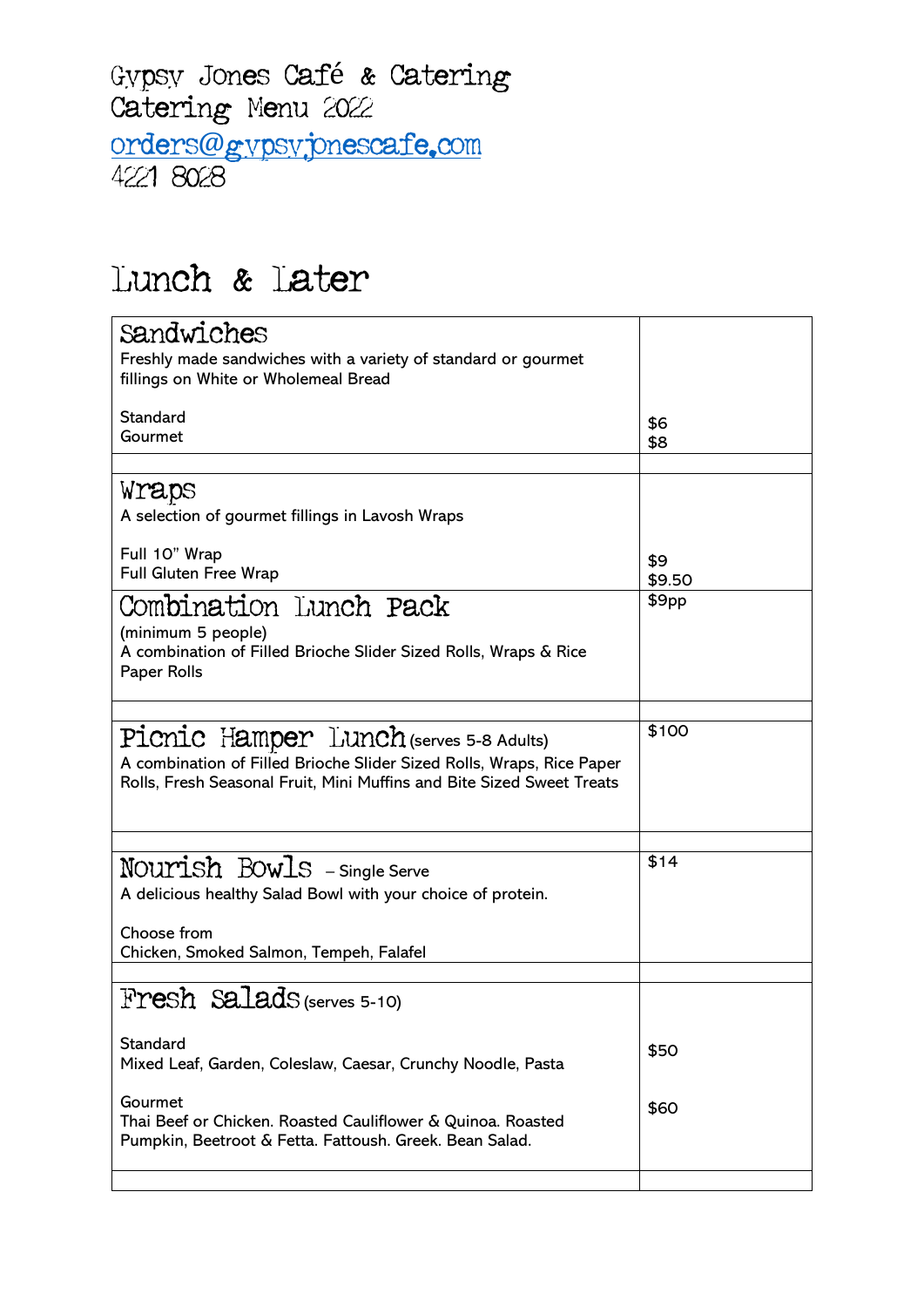## Gypsy Jones Café & Catering<br>Catering Menu 2022 orders[@](mailto:orders@gypsyjonescafe.com)gypsyjonescafe.com

| Cocktail & Finger Food                                                                                                                                                                                    |          |
|-----------------------------------------------------------------------------------------------------------------------------------------------------------------------------------------------------------|----------|
| Classic Range<br>Mini Sausage Rolls (Beef or Vegetarian)<br>Satay Chicken Skewers<br>Zucchini Bites<br><b>Rice Paper Rolls</b><br><b>Chicken Drumettes</b><br>Mini Beef Pies<br>Mini Quiche<br>Nori Rolls | \$3.50ea |
| Cocktail Range<br>Mini Moroccan Lamb Pies<br>Mini King Island Beef Pies<br>Mini Chicken, Leek & Camembert Pies<br><b>Duck Pancakes</b><br><b>Bruschetta Bites</b><br>Arancini                             | \$4.50ea |
| Gourmet Range<br>Prawn Cocktail Cup<br><b>Filled Brioche Slider</b><br>Soup Shooter<br>Ceviche spoon<br>Antipasto Cup                                                                                     | \$6.50ea |
|                                                                                                                                                                                                           |          |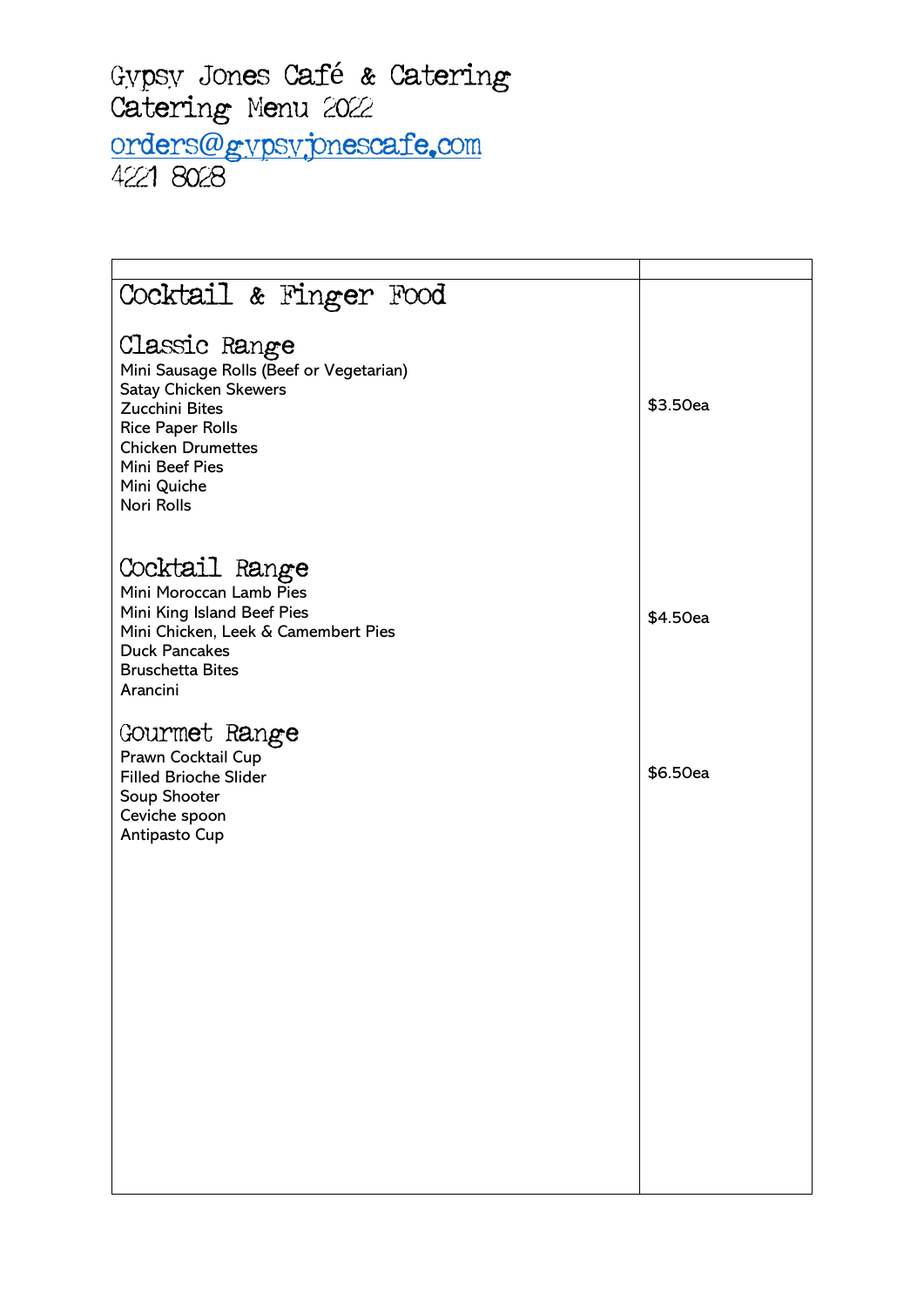| Beverages                                                                                                                                                                                                                                                               |                                                       |
|-------------------------------------------------------------------------------------------------------------------------------------------------------------------------------------------------------------------------------------------------------------------------|-------------------------------------------------------|
| Tea & Coffee (Bio Cup)<br>A self-serve selection of premium Percolated Coffee & assorted Tea<br>Bags compete with Dairy & Plant Based Milk options, Sugar &<br>artificial sweetener. Price includes Delivery, set up & Clearance. Table<br>water and Cups also included | \$3.50 pp<br>Per session<br>(min charge \$70)         |
| Tea & Coffee (Basic option)<br>Hot water urn with portion control instant coffee, black tea bags,<br>milk, sugar & takeaway cups                                                                                                                                        | $$3$ pp<br>Per session<br>(min charge \$45)           |
| Juice, Soft Drink & Mineral Water<br>Chilled 2L Orange or Apple Juice<br><b>Chilled 2L Soft Drink</b><br>Chilled San Pellegrino Mineral Water<br>Chilled Tap Water                                                                                                      | \$8.50<br>\$8<br>\$8<br>\$1 per bottle                |
| Bar Setup & Hire                                                                                                                                                                                                                                                        |                                                       |
| RSA Staff (minimum 3 hours per Staff Member<br><b>Glass Hire</b><br><b>Table Cloths</b><br><b>Bar Equipment</b>                                                                                                                                                         | \$50pp per hour<br>\$3pp (3 glasses)<br>\$7ea<br>\$40 |
| *We do not supply Alcohol however we do recommend Crown West<br>Cellars for this. They will supply and deliver Alcohol & Ice and will<br>also refund for any unused returns by arrangement (please contact<br>Mark on 02 4228 9842)                                     |                                                       |
|                                                                                                                                                                                                                                                                         |                                                       |
|                                                                                                                                                                                                                                                                         |                                                       |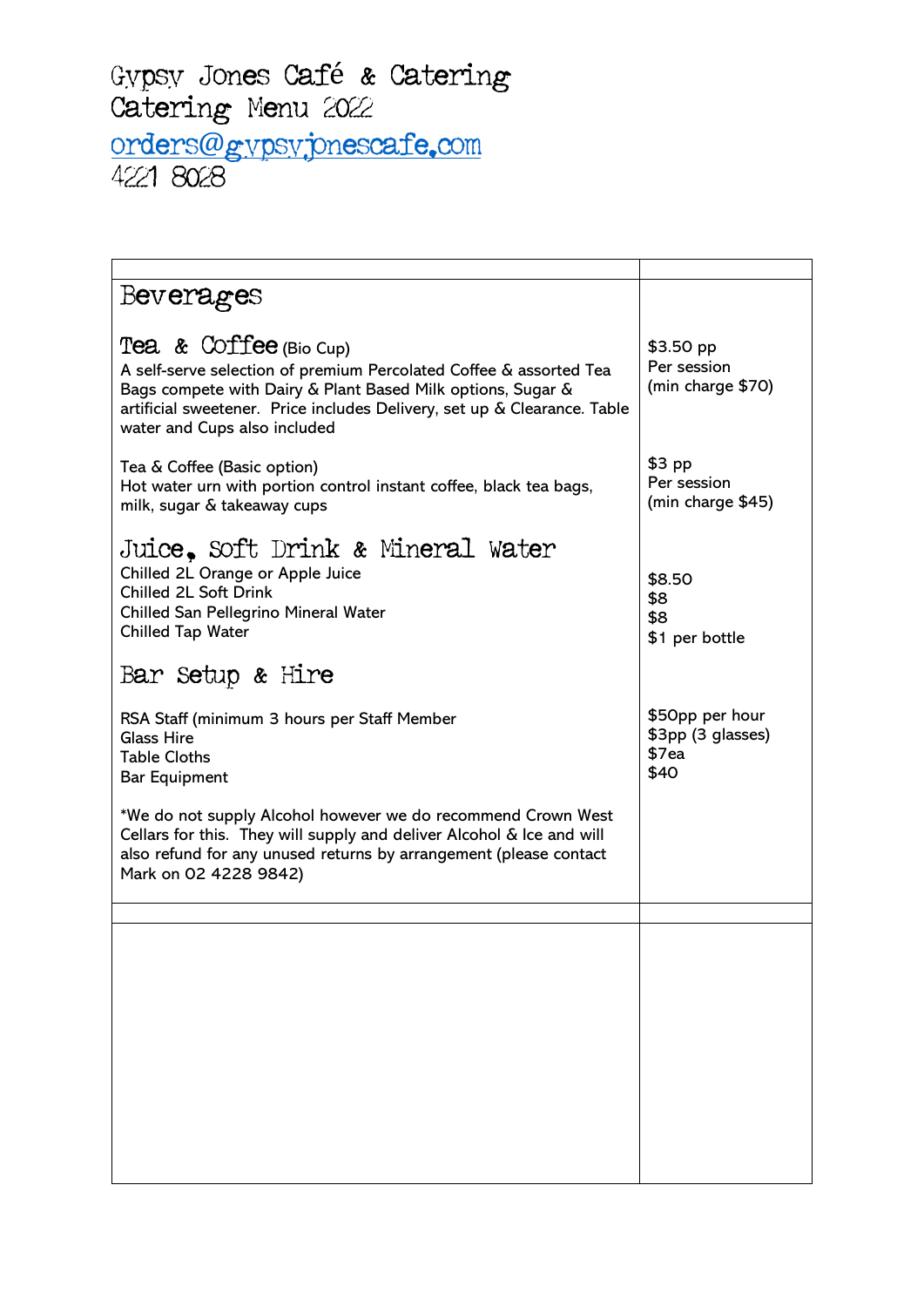| Utensils                                                      |              |
|---------------------------------------------------------------|--------------|
| Bio Pak (biodegradable, commercially compostable and Carbon   |              |
| neutral)                                                      |              |
|                                                               |              |
| 1 Piece per person                                            | 30c          |
| 2 Pieces per person<br>3 Pieces per person                    | 50c          |
| <b>Cutlery Kits</b>                                           | 85c<br>85c   |
|                                                               |              |
| Crockery                                                      |              |
| <b>Crockery Plate</b>                                         | \$1.50       |
| <b>Stainless Steel Cutlery</b>                                | \$1.50       |
| Glassware                                                     | \$1.50       |
| $\text{Ca}$ $\text{kes}$ (3 days notice required)             |              |
|                                                               |              |
| 8" Round                                                      | \$50<br>\$60 |
| 10" Round                                                     | \$75         |
| Rectangle                                                     | Add \$5      |
| Gluten Free and or Vegan                                      |              |
|                                                               |              |
| Standard Selection                                            |              |
| <b>Carrot Cake</b>                                            |              |
| Rich Chocolate Cake with Ganache & Fresh Strawberries         |              |
| Vanilla Sponge with Fresh Cream and Strawberries              |              |
| <b>Hummingbird Cake</b>                                       |              |
| <b>Black Forest Cake</b>                                      |              |
| <b>Blueberry Cheesecake</b><br><b>Passionfruit Cheesecake</b> |              |
| <b>Caramel Cheesecake</b>                                     |              |
| <b>Ricotta Cheesecake</b>                                     |              |
| New York Baked Cheesecake                                     |              |
|                                                               |              |
| Gluten Free Selection                                         |              |
| <b>Almond Praline Torte</b>                                   |              |
| Orange Almond Syrup Cake                                      |              |
| Orange Poppy                                                  |              |
| <b>Flourless Chocolate</b>                                    |              |
|                                                               |              |
| Slices (Half Bay Rectangle)                                   |              |
| Cherry Ripe / Bounty                                          | \$40         |
| <b>Caramel Slice</b>                                          | \$40         |
| Triple Choc Brownie                                           | \$40         |
| <b>Rocky Road</b>                                             | \$40         |
| GF Vegan Lemon / GF Vegan Snickers                            | \$50<br>\$50 |
|                                                               |              |